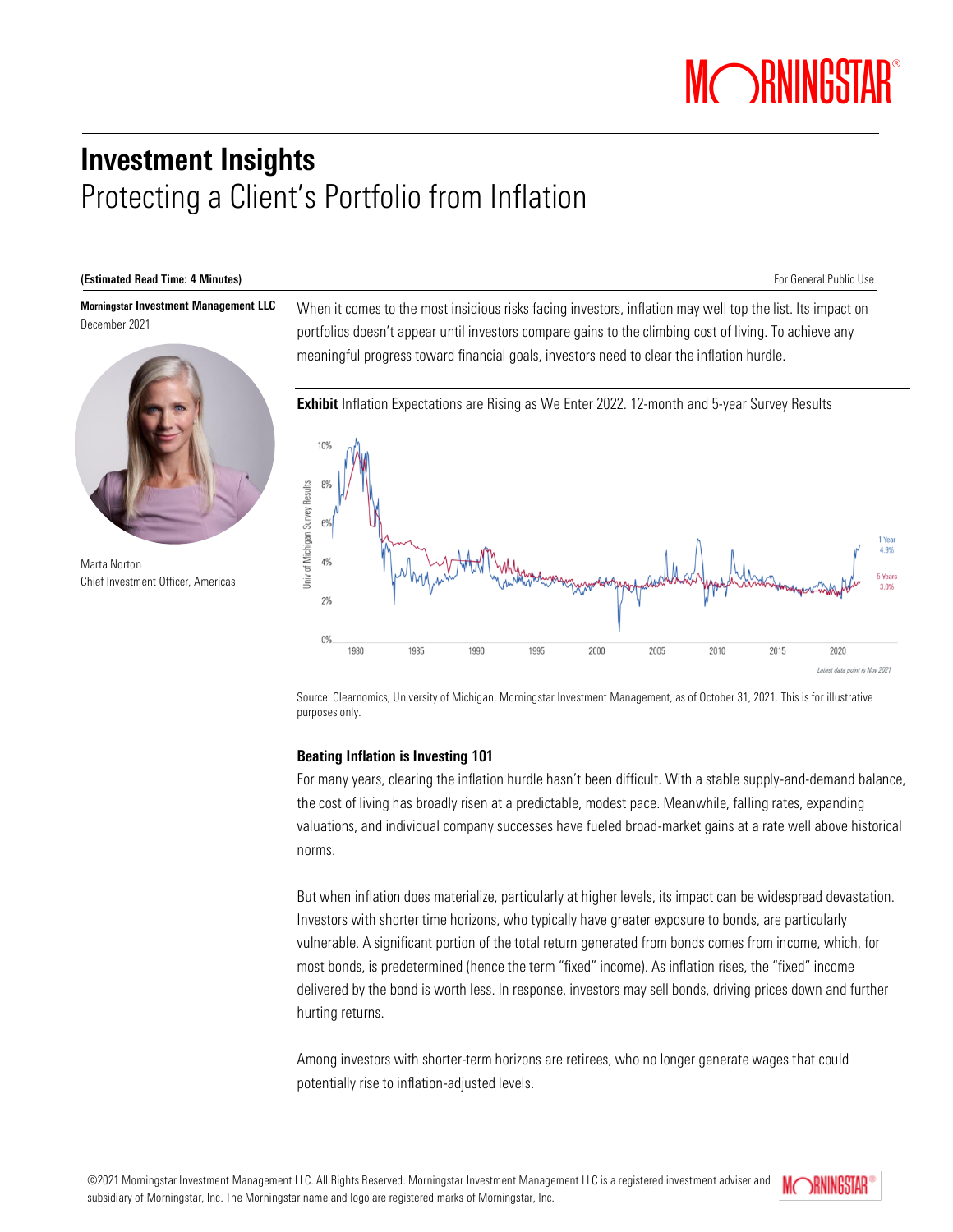But it's not just the bond investor who faces risk during periods of inflation. While equity markets aren't subject to the same "fixed"-income conundrum, their total return can also be in jeopardy; their dividend payments are worth less, and their earnings can suffer from higher input costs, particularly if they are not in a position to pass along higher prices to their consumers. As earnings come under pressure, so can their ability to generate inflation-beating returns.

Even high-flying growth stocks aren't immune to inflation. In fact, growth stocks have historically shown greater vulnerability to inflation than their value brethren. The explanation involves the expectations around earnings: as inflation rises, so do interest rates, which means investors expecting higher earnings from growth companies discount them back to present day with a more penalizing level of interest rates.

This leaves us with two questions as we enter 2022:

- 1. If inflation is inconsistent—and unpredictable—how do you protect your portfolio from it?
- 2. If you could predict it, given that both bonds and stocks are vulnerable to it, is there anything you can do to protect against it anyway, even if you could see it coming?

On the first point, you don't need to know with certainty that inflation is coming. We view portfolio construction as an exercise of probability, weighing one market environment against another. We build portfolios for a range of environments and rarely make binary calls on particular outcomes.

Fortunately, our research suggests that many of the assets best suited for inflation protection are also relatively well priced. These assets include:

- ► Short-duration bonds or cash (fixed payments have very short durations and thus can reset as rates rise)
- $\blacktriangleright$  Equities that are positively correlated to inflation, such as energy stocks
- $\blacktriangleright$  High-quality companies with high degrees of pricing power that can pass along rising input costs

However, there are also sources of protection we don't like. For example, inflation-protected bonds (including Treasury Inflation-Protected Securities or TIPS) are a common go-to source; however, these are less attractively priced, in our view. The same applies to high-yield bonds and floating-rate bonds, both of which benefit from improving credit profiles during inflationary periods but are also unattractively priced. As a result, we have limited exposure to these asset classes, despite their inflation-protection properties.

## Key Takeaways Regarding Inflation

Inflation is a well-known risk facing investors and we take it seriously. In 2022, as always, we believe inflation is worth protecting against, but we caution investors away from trying to predict inflation outcomes with precision.

The key is to understand how each asset may help in different inflation outcomes, assessing the total portfolio impact and whether it will deliver on its objective. It's worth noting that some assets that have been in vogue for the past few years—especially U.S. growth stocks—strike us as not only overpriced but also as vulnerable in an inflation shock.

Those considerations above aside, over the past several decades inflation has been more a specter in investors' minds than an actual reality they need to face, and today's market could very well prove to be more of the same. It's for that very reason that we think along the lines of probability rather than forecasts and account for a range of market environments. In the end, if inflation once again fails to materialize as a

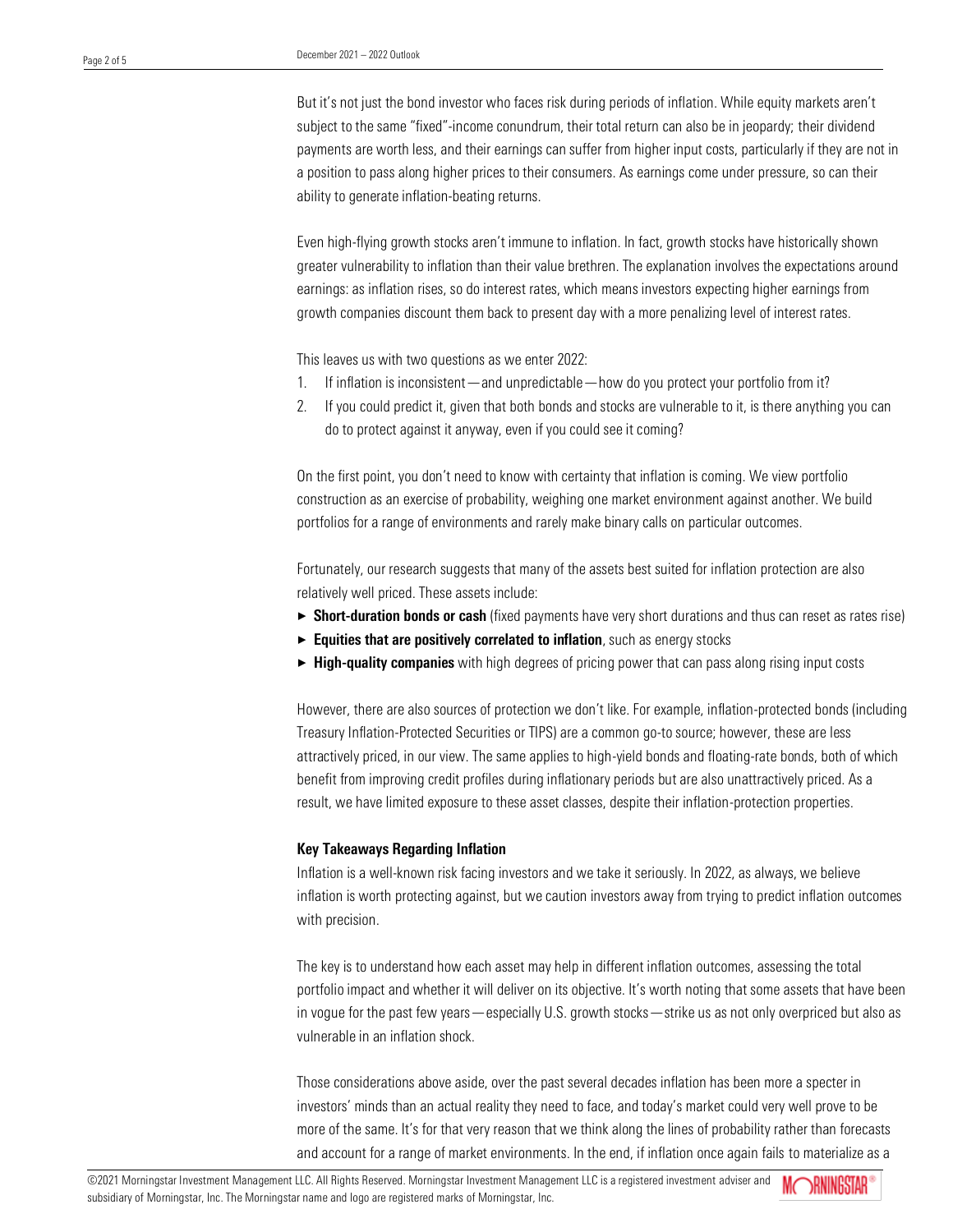real threat, we do not believe our portfolios will be at a disadvantage; the driving thrust of their positioning is valuations, not inflation.

# Highlight of Our Convictions

Steering investors to more traditional asset classes, our investment team monitors over 300+ markets across equities, fixed income, and currency. We highlight our conviction level across some core assets, including a micro-thesis on the key drivers.

| <b>Asset Class</b>               |                                  | <b>Overall</b><br>Conviction* | <b>Key Long-Term Drivers</b>                                                                                                                                  |
|----------------------------------|----------------------------------|-------------------------------|---------------------------------------------------------------------------------------------------------------------------------------------------------------|
| <b>EQUITIES</b>                  | <b>United States</b>             | <b>Low to Medium</b>          | Valuations are not as compelling as international markets. Investor<br>optimism was bordering on excessive, which remains a concern to us.                    |
|                                  | Europe ex-U.K.                   | <b>Medium</b>                 | We find the opportunity set in Europe to be diverse. The recovery continues<br>to take shape, with sector selection important.                                |
|                                  | U.K.                             | <b>Medium to High</b>         | Investor sentiment has improved, following a long period of negativity. The<br>reward for risk continues to appeal.                                           |
|                                  | Japan                            | <b>Medium</b>                 | We still cite structural reform, providing upside to earnings drivers. The<br>relative appeal is moderate.                                                    |
|                                  | <b>Emerging Markets</b>          | <b>Medium</b>                 | Recent weakness has improved the opportunity set in emerging markets,<br>although the overall appeal is still moderate. Risks need to be managed.             |
|                                  | Germany                          | <b>Medium to High</b>         | German stocks offer solid balance sheets and upside to earnings - without<br>the eyewatering valuations in some other markets.                                |
|                                  | South Africa                     | <b>Medium</b>                 | While sensitive to cyclical earnings and concentration risk, valuations<br>reflect these concerns. Our view has moderated though.                             |
| <b>FIXED INCOME</b>              | Government Bonds - U.S.          | <b>Low to Medium</b>          | Yields are still incredibly low and no longer cover inflation risks. The<br>defensive attributes are appealing, but unlikely to contribute to returns.        |
|                                  | Government Bonds - U.K. & Europe | Low                           | Gilts, Bunds and other EU Treasuries have terribly low yields. Longer-dated<br>bonds are particularly sensitive to inflation risk with poor return prospects. |
|                                  | Investment-Grade Corporate Bonds | <b>Low to Medium</b>          | Yields are unattractive in an absolute sense, with a narrow spread to<br>government bonds. We are wary of valuation risks if the recovery stutters.           |
|                                  | <b>High Yield Credit</b>         | <b>Low to Medium</b>          | Yields no longer compensate for the risk taken. Defaults remain low, but<br>credit risk should not be ignored.                                                |
|                                  | Emerging-Markets Debt (Local)    | <b>Medium to High</b>         | Emerging market debt in local currency (which we prefer over hard<br>currency) continues to offer healthy relative yields, even accounting for risk.          |
| <b>LISTED</b><br><b>PROPERTY</b> | U.S. REITs                       | <b>Low to Medium</b>          | U.S. listed property remains broadly unattractive on an absolute basis,<br>carrying high debt and concentrated exposure.                                      |
|                                  | Non-U.S. REITs                   | <b>Low to Medium</b>          | Continues to rank behind other opportunities on both an absolute and<br>relative basis, although South African REITs continue to stand out.                   |

Source: Morningstar Investment Management, conviction levels confirmed at November 12<sup>th</sup>, 2021.

\*Overall conviction is a long-term judgement built on a five-point scale from "Low" to "High". Typically judged on a 10-year horizon, a "Low" means that reward-for-risk is likely to be subdued, whereas a "High" means reward-for-risk is appealing. This incorporates our four pillars of conviction including 1) absolute valuations, 2) relative valuations, 3) fundamental risk and 4) a contrarian scorecard.

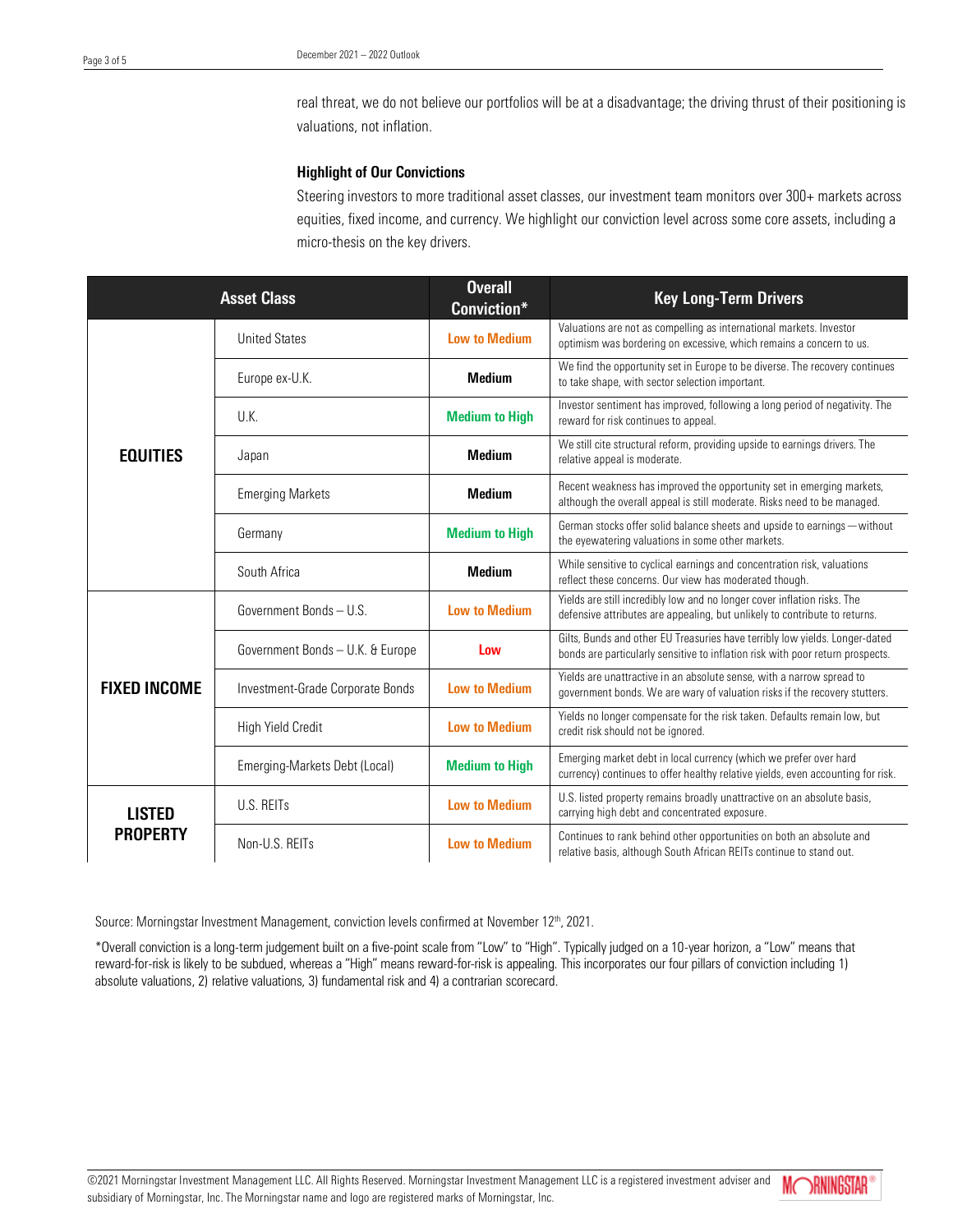#### **Disclosures**

\*The Overall Conviction level and Key Long-Term Drivers reflect the opinion of Morningstar Investment Management. These opinions are as of the date written, are subject to change without notice, do not constitute investment advice, and are provided solely for informational purposes. Morningstar Investment Management shall not be responsible for any trading decisions, damages, or other losses resulting from, or related to, the information, data, analyses, or opinions, or their use. This document contains certain forwardlooking statements. We use words such as expects, anticipates, believes, estimates, forecasts, and similar expressions to identify forward-looking statements. Such forward-looking statements involve known and unknown risks, uncertainties, and other factors that may cause the actual results to differ materially and/or substantially from any future results, performance, or achievements expressed or implied by those projected in the forward-looking statements for any reason.

Investments in securities (e.g., mutual funds, exchange-traded funds, common stocks) are subject to investment risk, including possible loss of principal, and will not always be profitable. Prices of securities may fluctuate from time to time and may even become valueless. Securities in this report are not FDIC-insured, may lose value, and are not guaranteed by a bank or other financial institution. There can be no assurance any financial strategy will be successful.

Diversification and asset allocation are methods used to help manage risk; they do not ensure a profit or protect against a loss.

Morningstar® Managed PortfoliosSM are offered by the entities within Morningstar's Investment Management group, which includes subsidiaries of Morningstar, Inc. that are authorized in the appropriate jurisdiction to provide consulting or advisory services in North America, Europe, Asia, Australia, and Africa. In the United States, Morningstar Managed Portfolios are offered by Morningstar Investment Services LLC or Morningstar Investment Management LLC, both registered investment advisers, as part of various advisory services offered on a discretionary or nondiscretionary basis.

Portfolio construction and ongoing monitoring and maintenance of the portfolios within the program is provided on Morningstar Investment Services' behalf by Morningstar Investment Management LLC. Morningstar Managed Portfolios offered by Morningstar Investment Services LLC or Morningstar Investment Management LLC are intended for citizens or legal residents of the United States or its territories and can only be offered by a registered investment adviser or investment adviser representative.

Investing in international securities involve additional risks. These risks include, but are not limited to, currency risk, political risk, and risk associated with varying accounting standards. Investing in emerging markets may carry these risks. Emerging markets are countries with relatively young stock and bond markets. Typically, emerging-markets investments have the potential for losses and gains larger than those of developed-market investments. A debt security refers to money borrowed that must be repaid that has a fixed amount, a maturity date(s), and usually a specific rate of interest. Some debt securities are discounted in the original purchase price. Examples of debt securities are treasury bills, bonds and commercial paper. The borrower pays interest for the use of the money and pays the principal amount on a specified date.

Investment research is produced and issued by Morningstar, Inc. or subsidiaries of Morningstar, Inc. including, but not limited to, Morningstar Research Services LLC, registered with and governed by the U.S. Securities and Exchange Commission.

The terms "we," "us," and "our" throughout this document refer to Morningstar Investment Management LLC. The term "Morningstar" refers to Morningstar's Equity Research Group.

The information, data, analyses, and opinions presented herein do not constitute investment advice; are provided solely for informational purposes and therefore are not an offer to buy or sell a security; and are not warranted to be correct, complete, or accurate. The information contained herein is the proprietary property of Morningstar Investment Management and Morningstar Investment Services and may not be reproduced, in whole or in part, or used in any manner, without the prior written consent of Morningstar Investment Management or Morningstar Investment Services.

The opinions expressed herein are those of Morningstar Investment Management and Morningstar Investment Services, are as of the date written and are subject to change without notice, do not constitute investment advice, and are provided solely for informational purposes. Morningstar Investment Management and Morningstar Investment Services shall not be responsible for any trading decisions, damages, or other losses resulting from, or related to, the information, data, analyses, or opinions, or their use.